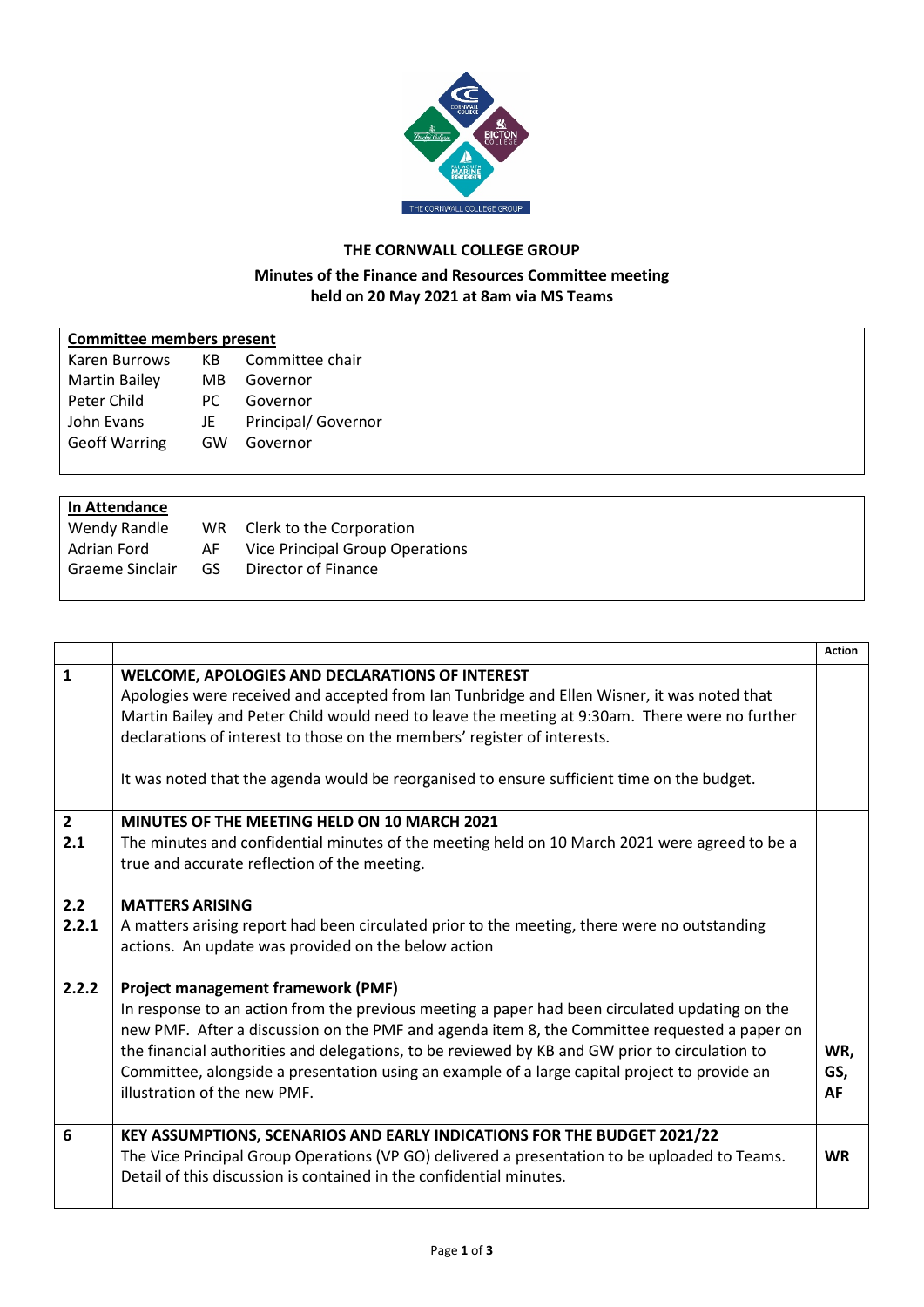|                         | In summary the Committee were pleased that the proposals will be acceptable to the ESFA given<br>the impact of Covid and funding decisions, that the balance feels right and that there were no<br>surprises.                                                                                                                                                                                                                                                                                                                                                                                                                                                                                                                                                                                                                     |                  |
|-------------------------|-----------------------------------------------------------------------------------------------------------------------------------------------------------------------------------------------------------------------------------------------------------------------------------------------------------------------------------------------------------------------------------------------------------------------------------------------------------------------------------------------------------------------------------------------------------------------------------------------------------------------------------------------------------------------------------------------------------------------------------------------------------------------------------------------------------------------------------|------------------|
| 4                       | <b>PROPERTY MATTERS</b>                                                                                                                                                                                                                                                                                                                                                                                                                                                                                                                                                                                                                                                                                                                                                                                                           |                  |
|                         | Property and capital update                                                                                                                                                                                                                                                                                                                                                                                                                                                                                                                                                                                                                                                                                                                                                                                                       |                  |
|                         | A paper had been circulated prior to the meeting. The highlights are included in the confidential                                                                                                                                                                                                                                                                                                                                                                                                                                                                                                                                                                                                                                                                                                                                 |                  |
|                         | minutes.                                                                                                                                                                                                                                                                                                                                                                                                                                                                                                                                                                                                                                                                                                                                                                                                                          |                  |
| 3                       | <b>FINANCE MATTERS</b><br>Financial Update (including March Management Accounts Cashflow, Debtors and Creditors, and<br>Forecast with updates from April 2021) - Confidential<br>It was reported that the April Management Accounts had been produced yesterday evening and<br>would be circulated to the Board. It was noted that main differences between the March and April<br>updates were the positive increase in the budget forecast and the impact of the Adult Education<br>Budget (AEB) clawback on the forecast.<br>A Committee member requested an update on the Debtors position. It was noted that Debtors<br>have reduced since the March report and remain a continual focus for the College. The new credit<br>controller post is positively impacting and there is a meeting scheduled with a company who will |                  |
|                         | be able to chase the older debts; the team have a strategy in place.                                                                                                                                                                                                                                                                                                                                                                                                                                                                                                                                                                                                                                                                                                                                                              |                  |
| 5                       | DELEGATED MATTERS FOR DECISION BY, OR INFORMATION OF, THE COMMITTEE - FINANCIAL<br><b>APPROVALS</b>                                                                                                                                                                                                                                                                                                                                                                                                                                                                                                                                                                                                                                                                                                                               |                  |
| 5.1                     | Approval of orders over £25,000 ex VAT - and recommendation of over £100,000 to Board<br>Detail of the orders requiring Finance and Resources Committee approval due to being over<br>£25,000 had been circulated prior to the meeting. The Committee approved the orders.                                                                                                                                                                                                                                                                                                                                                                                                                                                                                                                                                        |                  |
|                         | The Committee agreed to recommend the two orders over £100k for Board approval; First South<br>West Ltd for transport to Duchy and Western Flat Roofing Co Ltd for roofing works on the Carlyon<br>Building at Camborne.                                                                                                                                                                                                                                                                                                                                                                                                                                                                                                                                                                                                          | KB/<br><b>WR</b> |
| 5.2                     | <b>Asset disposals</b><br>There were no asset disposals over £10k to report for the period 29 February 2021 to 11 May<br>2021.                                                                                                                                                                                                                                                                                                                                                                                                                                                                                                                                                                                                                                                                                                    |                  |
| 5.3                     | Debtor write offs<br>There were no College or Concorde Debtor write offs since the last meeting.                                                                                                                                                                                                                                                                                                                                                                                                                                                                                                                                                                                                                                                                                                                                  |                  |
| 5.4                     | <b>Overseas expenses</b>                                                                                                                                                                                                                                                                                                                                                                                                                                                                                                                                                                                                                                                                                                                                                                                                          |                  |
|                         | None to report                                                                                                                                                                                                                                                                                                                                                                                                                                                                                                                                                                                                                                                                                                                                                                                                                    |                  |
| $\overline{\mathbf{z}}$ | <b>HIGH LEVEL FINANCIAL RISKS FROM RISK REGISTER</b>                                                                                                                                                                                                                                                                                                                                                                                                                                                                                                                                                                                                                                                                                                                                                                              |                  |
|                         | The Committee reflected on the potential risks contained in the confidential minutes.                                                                                                                                                                                                                                                                                                                                                                                                                                                                                                                                                                                                                                                                                                                                             |                  |
|                         | A Committee member reflected on their recent visit to the Camborne campus, noting the<br>significant positive impact of the small cost improvements.                                                                                                                                                                                                                                                                                                                                                                                                                                                                                                                                                                                                                                                                              |                  |
|                         | A discussion took place on the need to ensure Committees and Board have the time to understand<br>and challenge the risks to the group rather than undertake this discussion in a short time slot. It<br>was noted that all Committees have related risks added to their agendas for the summer term<br>Committee meetings, yet a specific session on risk might be required if Committees are unable to<br>find the time in their summer term meetings.                                                                                                                                                                                                                                                                                                                                                                          |                  |